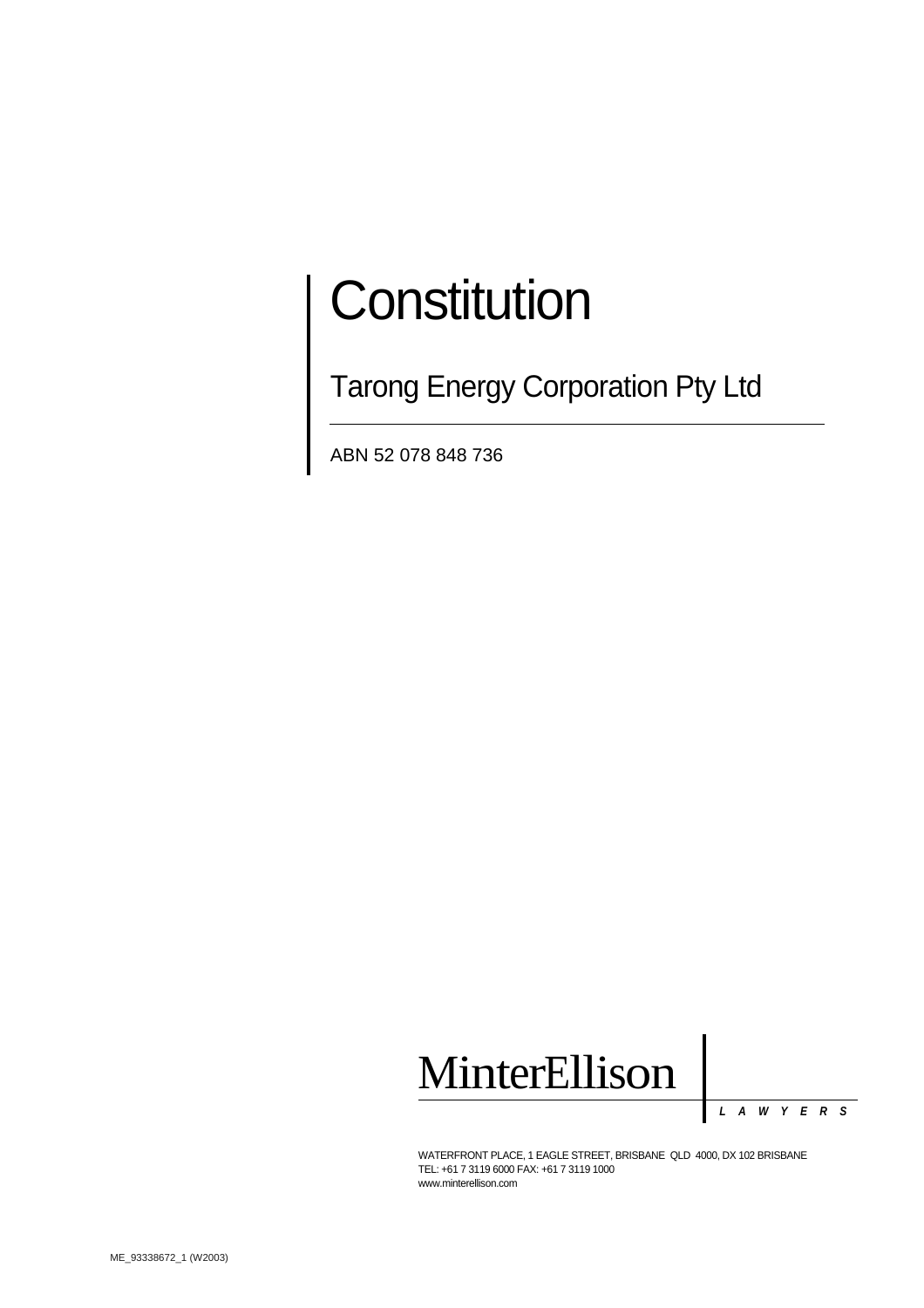# Constitution of Tarong Energy Corporation Pty Ltd

| Definitions and interpretation                     |                                     | 5                       |
|----------------------------------------------------|-------------------------------------|-------------------------|
| 1.                                                 | <b>Defined terms</b>                | 5                       |
| 2.                                                 | Interpretation                      | 6                       |
| <b>Applicable legislation and objects</b>          |                                     | $\overline{\mathbf{7}}$ |
| 3.                                                 | <b>Replaceable rules</b>            | 7                       |
| 4.                                                 | <b>GOC Act prevails</b>             | $\overline{7}$          |
| 5.                                                 | <b>Objects</b>                      | 7                       |
| <b>Shares</b>                                      |                                     | 7                       |
| 6.                                                 | Power to issue shares               | $\overline{7}$          |
| 7.                                                 | <b>Rights</b>                       | $\overline{7}$          |
| 8.                                                 | <b>Right to refuse registration</b> | 8                       |
| 9.                                                 | <b>Certificates</b>                 | 8                       |
| 10.                                                | <b>Dividends</b>                    | 8                       |
| 11.                                                | <b>Transfer</b>                     | 8                       |
| 12.                                                | <b>Alteration of share capital</b>  | 9                       |
| <b>Meetings of Members</b>                         |                                     |                         |
| 13.                                                | <b>Calling meetings of Members</b>  | 9                       |
| 14.                                                | Quorum                              | 10                      |
| 15.                                                | <b>Resolutions of Members</b>       | 10                      |
| Appointment, removal and remuneration of Directors |                                     | 10                      |
| 16.                                                | <b>Number of Directors</b>          | 10                      |
| 17.                                                | <b>Appointment of Directors</b>     | 11                      |
| 18.                                                | <b>Period of office</b>             | 11                      |
| 19.                                                | <b>Vacation of office</b>           | 11                      |
| 20.                                                | <b>Remuneration of Directors</b>    | 11                      |
| 21.                                                | <b>Other payments to Directors</b>  | 11                      |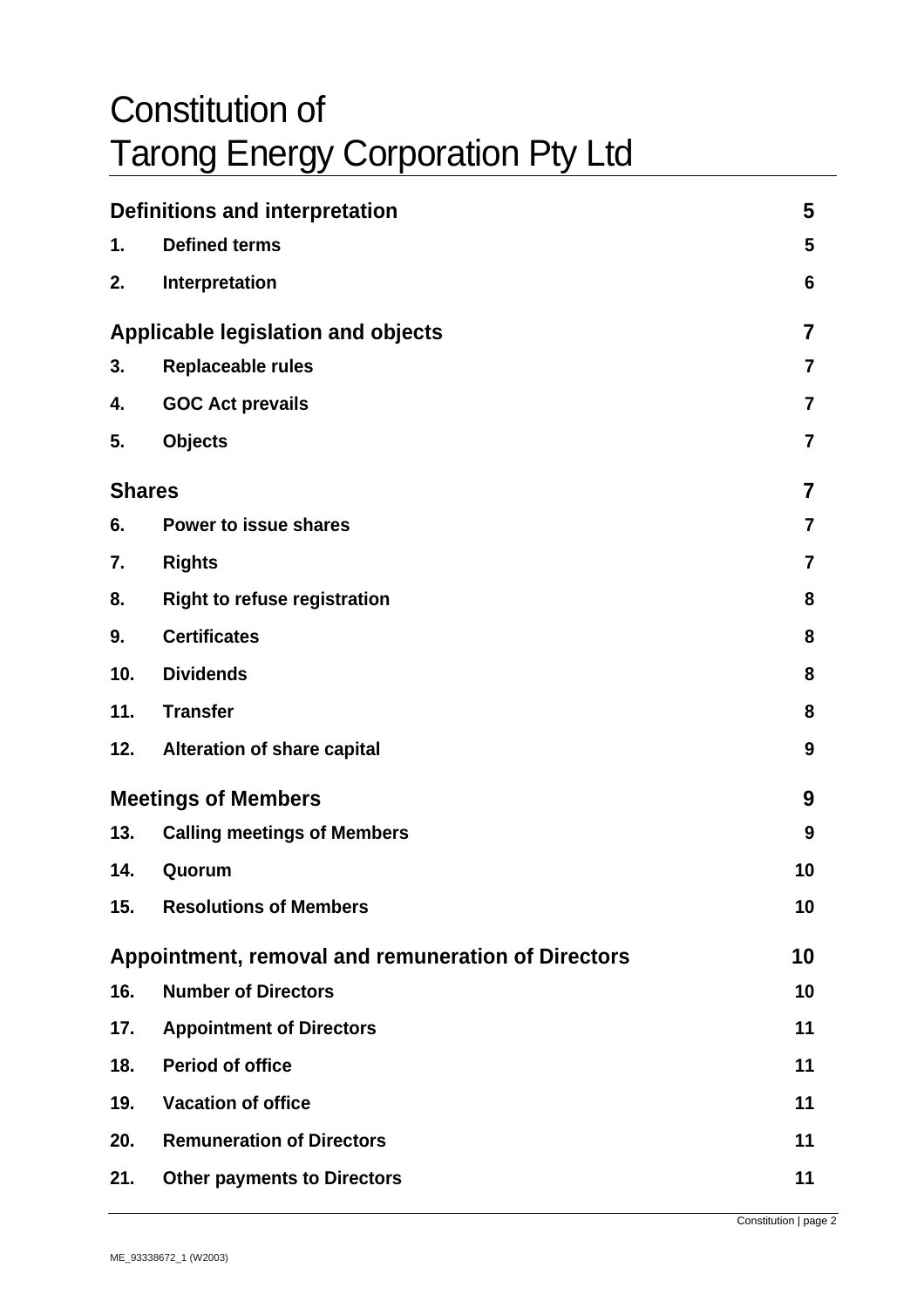| <b>Powers of the Board</b>               |                                                             | 12 |
|------------------------------------------|-------------------------------------------------------------|----|
| 22.                                      | The Board to manage Company                                 | 12 |
| 23.                                      | <b>Delegation</b>                                           | 12 |
| <b>Duties and interests of Directors</b> |                                                             | 12 |
| 24.                                      | Responsibilities under the Corporations Act and the GOC Act | 12 |
| 25.                                      | Director can hold other offices                             | 12 |
| 26.                                      | <b>Disclosure of interests</b>                              | 13 |
| 27.                                      | Director interested in a matter                             | 13 |
| 28.                                      | <b>Register of Interests</b>                                | 13 |
| 29.                                      | <b>Agreements with third parties</b>                        | 13 |
| 30.                                      | <b>Obligation of secrecy</b>                                | 13 |
| <b>Proceedings of the Board</b>          |                                                             | 14 |
| 31.                                      | <b>Board meetings</b>                                       | 14 |
| 32.                                      | <b>Decision on questions</b>                                | 14 |
| 33.                                      | Chairperson                                                 | 14 |
| 34.                                      | <b>Written resolutions</b>                                  | 14 |
|                                          | <b>Chief executive officer</b>                              |    |
| 35.                                      | <b>Appointment</b>                                          | 15 |
| 36.                                      | <b>Terms and conditions</b>                                 | 15 |
| <b>Secretary</b>                         |                                                             | 15 |
| 37.                                      | <b>Appointment</b>                                          | 15 |
| 38.                                      | Removal                                                     | 15 |
|                                          | <b>Minutes</b>                                              | 16 |
| 39.                                      | <b>Minutes must be kept</b>                                 | 16 |
| 40.                                      | <b>Minutes as evidence</b>                                  | 16 |
| 41.                                      | <b>Inspection of minute books</b>                           | 16 |
| <b>Notices</b>                           |                                                             | 16 |
| 42.                                      | <b>Service of notices</b>                                   | 16 |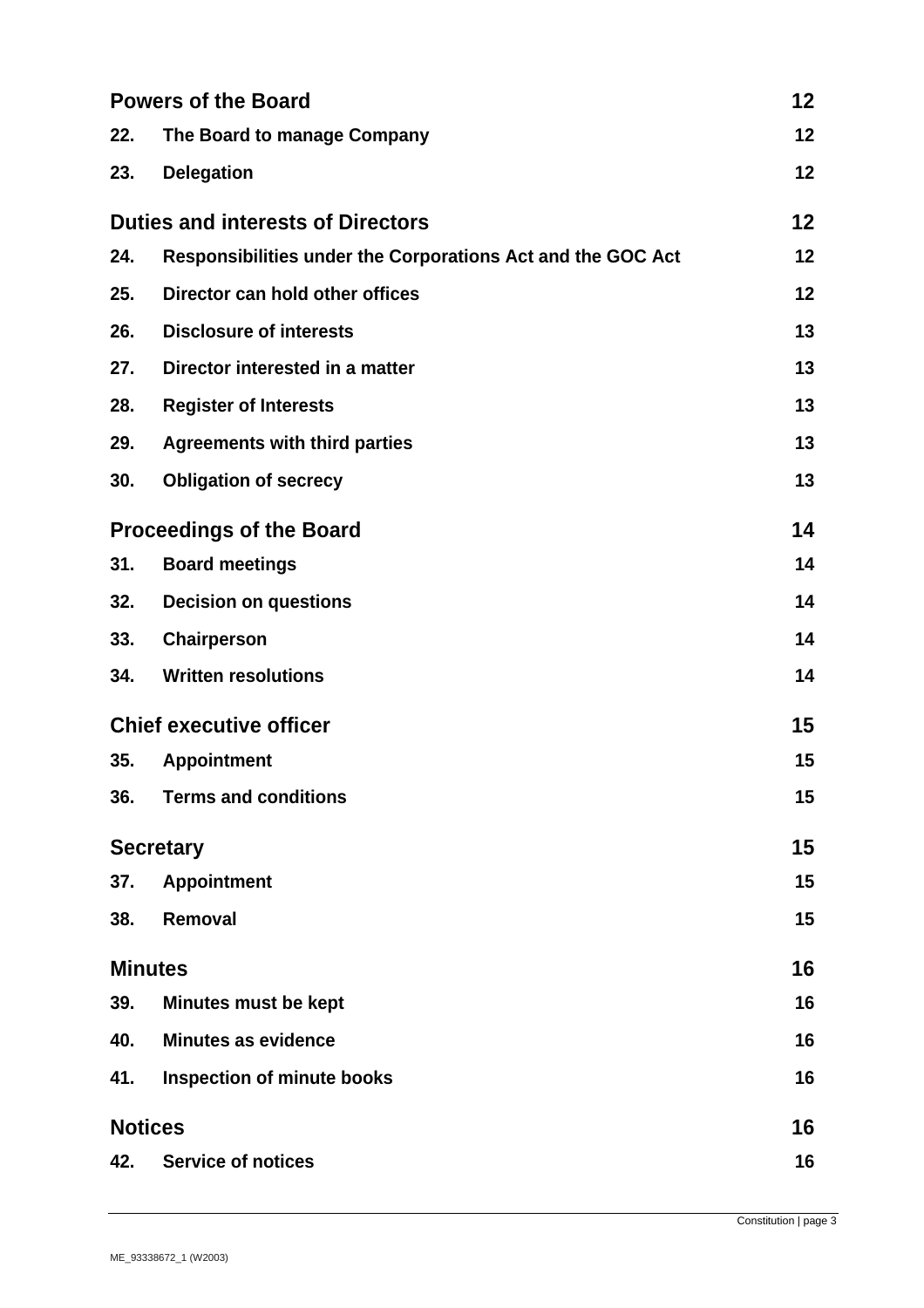| <b>Financial reports and audit</b> |                                  | 17 |
|------------------------------------|----------------------------------|----|
| 43.                                | <b>Financial records</b>         | 17 |
| 44.                                | <b>Reports</b>                   | 17 |
| 45.                                | <b>Audit obligation</b>          | 17 |
| 46.                                | <b>Auditor</b>                   | 17 |
| <b>Amendment of Constitution</b>   |                                  | 17 |
| 47.                                | <b>Amendment of Constitution</b> | 17 |
| <b>Indemnity and insurance</b>     |                                  | 18 |
| 48.                                | <b>Indemnity</b>                 | 18 |
| 49.                                | <b>Insurance</b>                 | 18 |
| <b>Execution of documents</b>      |                                  | 18 |
| 50.                                | <b>Execution of documents</b>    | 18 |
| <b>Winding-up</b>                  |                                  | 18 |
| 51.                                | <b>Winding-up</b>                | 18 |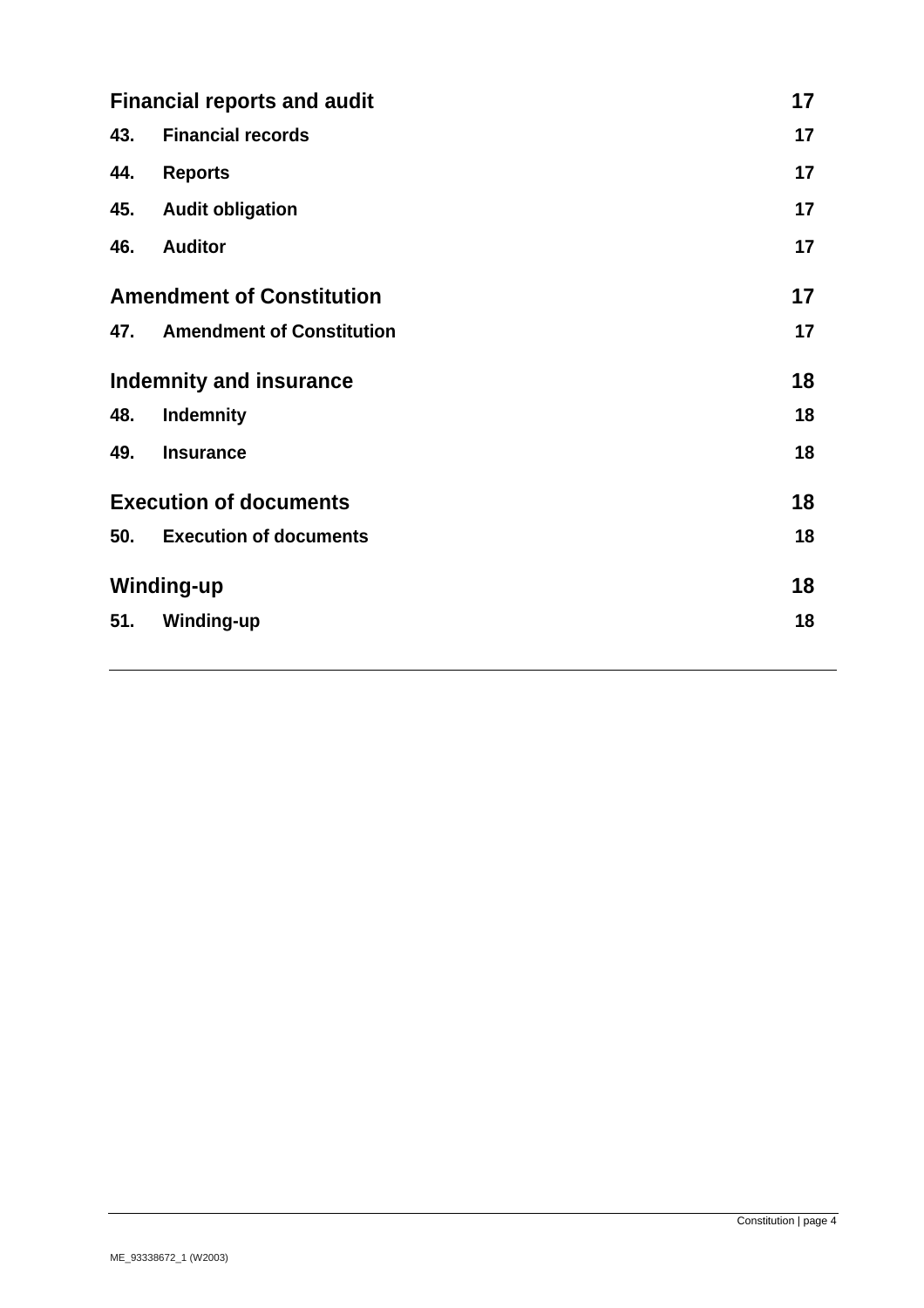# Definitions and interpretation

#### 1. Defined terms

1.1 In this Constitution:

#### **Affiliate** means:

- (a) any entity (such as a body corporate, partnership or trust) which a Director or Relative controls (within the meaning of section 50AA of the Corporations Act) and has the capacity to determine the outcome of decisions about the Company's financial or other operating policies; or
- (b) a Relative of the Director or the Director's spouse or a body corporate in which a Director or any Relative own or hold in aggregate more than 20% of the voting shares (as defined in the Corporations Act).

**Auditor** means the Company's auditor, if any.

**Auditor-General Act** means the *Auditor-General Act 2009* (Qld) as modified or amended from time to time.

**Board** means the Directors acting collectively as a board in accordance with this Constitution.

**Business Day** means a day that is not a Saturday, Sunday or public holiday in Brisbane, Queensland, Australia.

**Company** means Tarong Energy Corporation Pty Ltd ABN 52 078 848 736.

**Constitution** means the constitution of the Company as amended from time to time.

**Corporate Plan** has the meaning given in the GOC Act.

**Corporations Act** means the *Corporations Act 2001* (Cth) as modified or amended from time to time .

**De facto Spouse** has the meaning given by the Corporations Act.

**Director** includes any person occupying the position of director of the Company.

**Financial Year** means the financial year of the Company as determined by the Board from time to time.

**GOC** has the meaning given in the GOC Act.

**GOC Act** means the *Government Owned Corporations Act 1993* (Qld) and its Regulations as modified or amended from time to time.

**GOC Minister** has the meaning given in the GOC Act.

**GST** has the meaning given in *A New Tax System (Goods and Services Tax) Act 1999* (Cth) as modified or amended from time to time.

**Holding Company** means the GOC of which the Company is a subsidiary (as that term is defined in the GOC Act).

**Indirect Interest** means an interest of a Relative of a Director or an Affiliate of a Director or Affiliate of a Relative of a Director.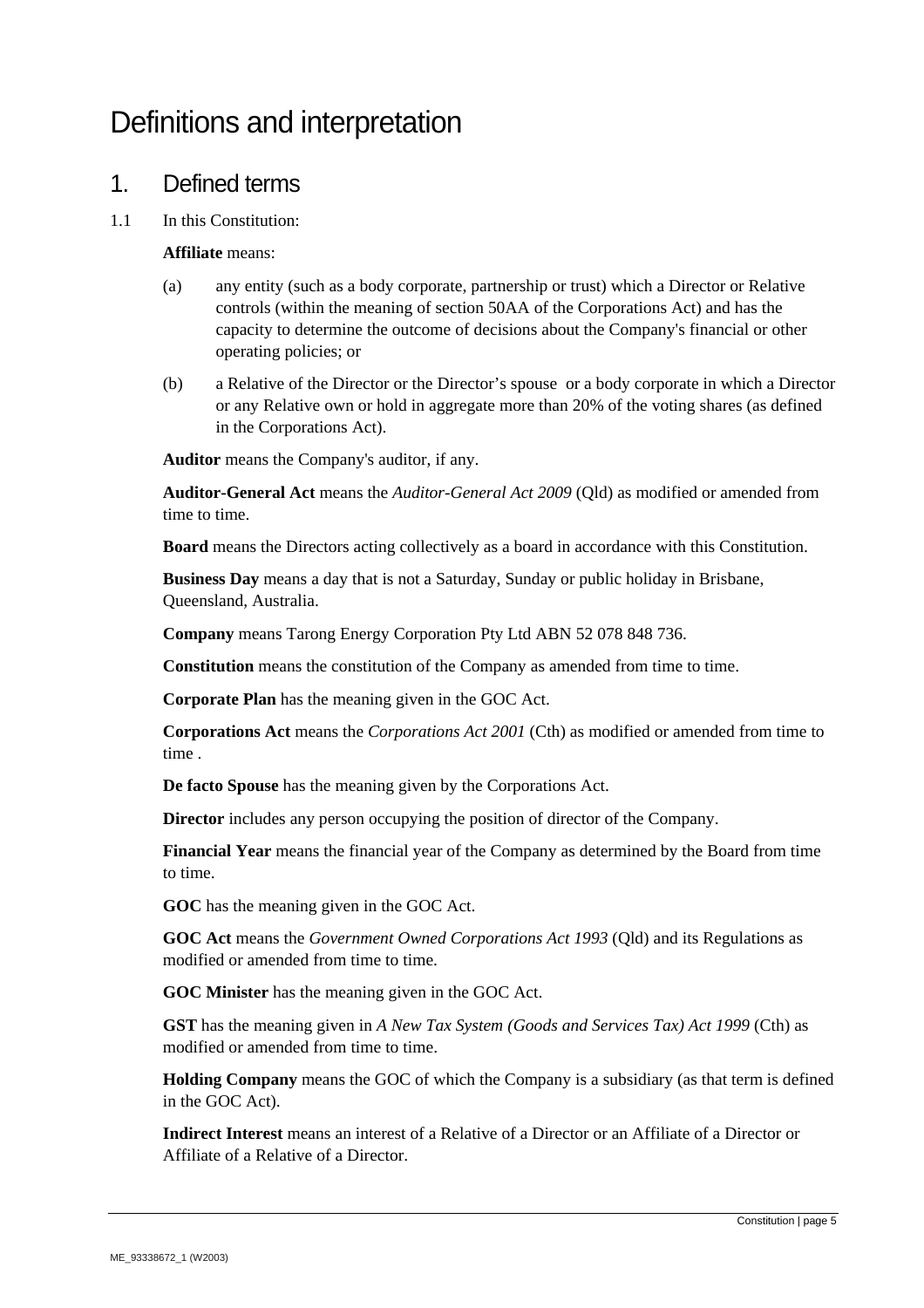**Member** means a person whose name is entered for the time being on the Register or any branch register as the holder of one or more Shares in accordance with this Constitution.

**Officer** has the meaning given to that term by the Corporations Act.

**Portfolio Minister** has the meaning given in the GOC Act.

Premier means the Premier of the State of Queensland.

**Public Service Officer** has the meaning given by the *Public Service Act 2008* (Qld) as modified or amended from time to time.

**Queensland Auditor-General** means the Queensland Auditor-General appointed under the Auditor-General Act 2009 (Qld) as modified or amended from time to time.

**Relative** has the meaning given by the Corporations Act and includes a De Facto Spouse.

**Register** means the register of Members of the Company kept as required by the Corporations Act.

**Secretary** means any person appointed by the Board to perform any of the duties of a secretary of the Company.

**Shareholding Minister** means the GOC Minister and the Portfolio Minister of the Holding Company.

**Shares** means shares of the Company.

**Statement of Corporate Intent** has the meaning given by the GOC Act.

1.2 In this Constitution, except where the context otherwise requires, an expression in a rule of this Constitution has the same meaning as in the Corporations Act. Where the expression has more than one meaning in the Corporations Act and a provision of the Corporations Act deals with the same matter as a rule of this Constitution, that expression has the same meaning as in that provision.

#### 2. Interpretation

- 2.1 In this Constitution, except where the context otherwise requires:
	- (a) the singular includes the plural and vice versa, and a gender includes other genders;
	- (b) another grammatical form of a defined word or expression has a corresponding meaning;
	- (c) a reference to a rule is to a rule of this Constitution;
	- (d) a reference to any legislation or to any provision of any legislation includes, any amendment, variation, modification, re-enactment or extension of it, or legislative provision substituted for it; and
	- (e) the meaning of general words is not limited by specific examples introduced by including, for example or similar expressions.
- 2.2 Headings are for ease of reference only and do not affect interpretation.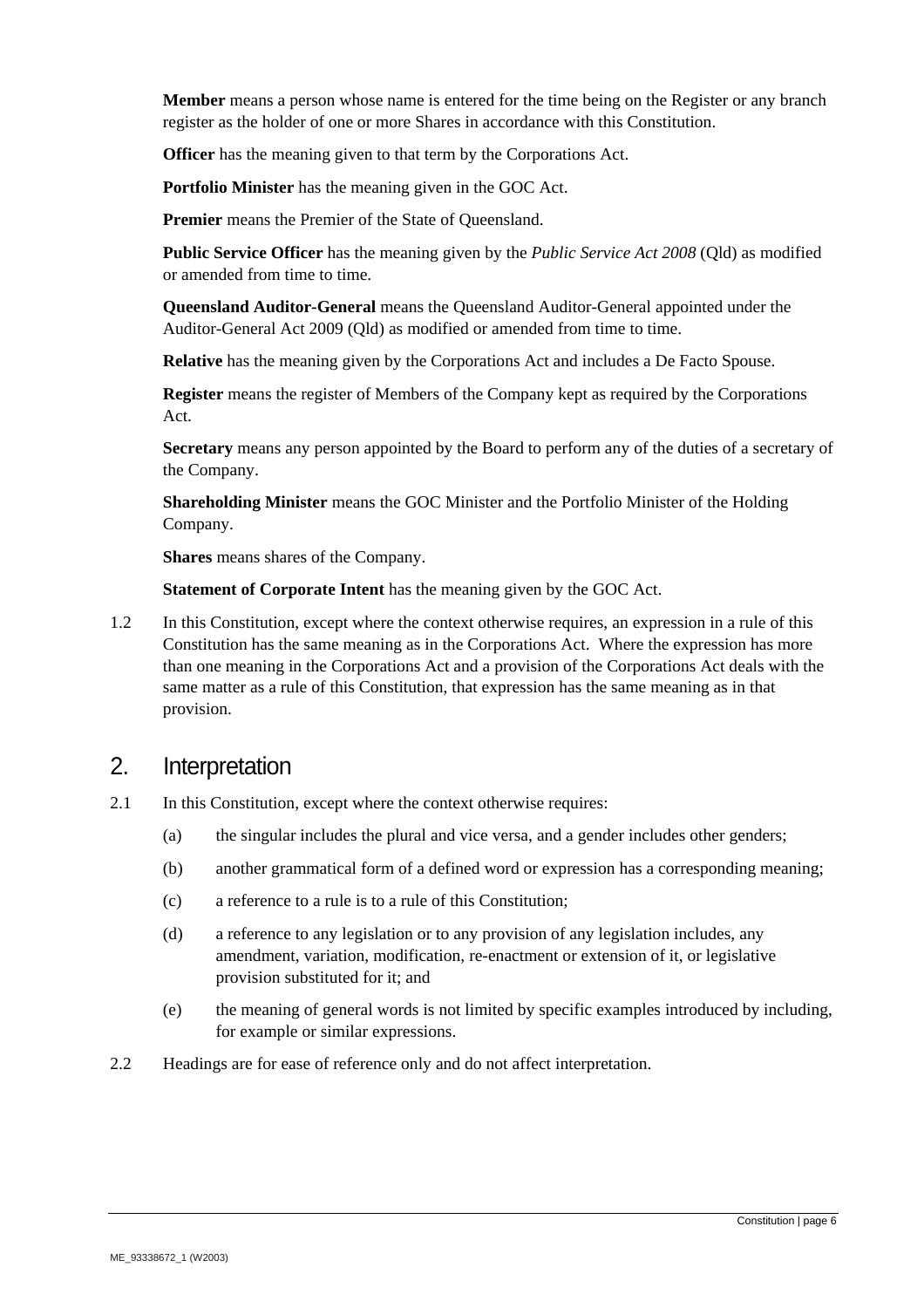# Applicable legislation and objects

#### 3. Replaceable rules

To the extent permitted by law, the replaceable rules in the Corporations Act are excluded and do not apply to the Company.

#### 4. GOC Act prevails

- 4.1 This Constitution is to be read subject to the GOC Act.
- 4.2 To the extent of any inconsistency between the GOC Act and the Corporations Act, the GOC Act will prevail to the extent permitted by the Corporations Act.
- 4.3 To the extent of any inconsistency between the GOC Act and this Constitution, the GOC Act will prevail.
- 4.4 Subject to rule 4.2, to the extent of any inconsistency between the Corporations Act and this Constitution, the Corporations Act will prevail.

#### 5. Objects

- 5.1 If there is a Holding Company:
	- (a) the Company's objects are to carry on any activity that is incidental or ancillary to or considered necessary or desirable to achieve the Holding Company's objects; and
	- (b) the Company must not undertake any activities which do not come within the scope of the objects in rule 5.1(a).

### Shares

#### 6. Power to issue shares

- 6.1 Subject to this Constitution, the Corporations Act and the GOC Act, the Board may issue or dispose of Shares, preference shares, securities that are liable to be redeemed, other securities or options to have Shares or securities issued.
- 6.2 While the Company is a subsidiary of the Holding Company, the Board must not issue or dispose of any securities or options to have securities issued without the prior written approval of the Shareholding Ministers, unless the issue or disposal is to the Holding Company and the Company has received the prior written approval of the Holding Company for that issue or disposal.

#### 7. Rights

Subject to this Constitution and to the terms of issue of Shares, the holders of Shares have the following rights and privileges:

- (a) the right to receive notice of and to attend and vote at all general meetings of the Company at one vote per Share;
- (b) the right to receive dividends; and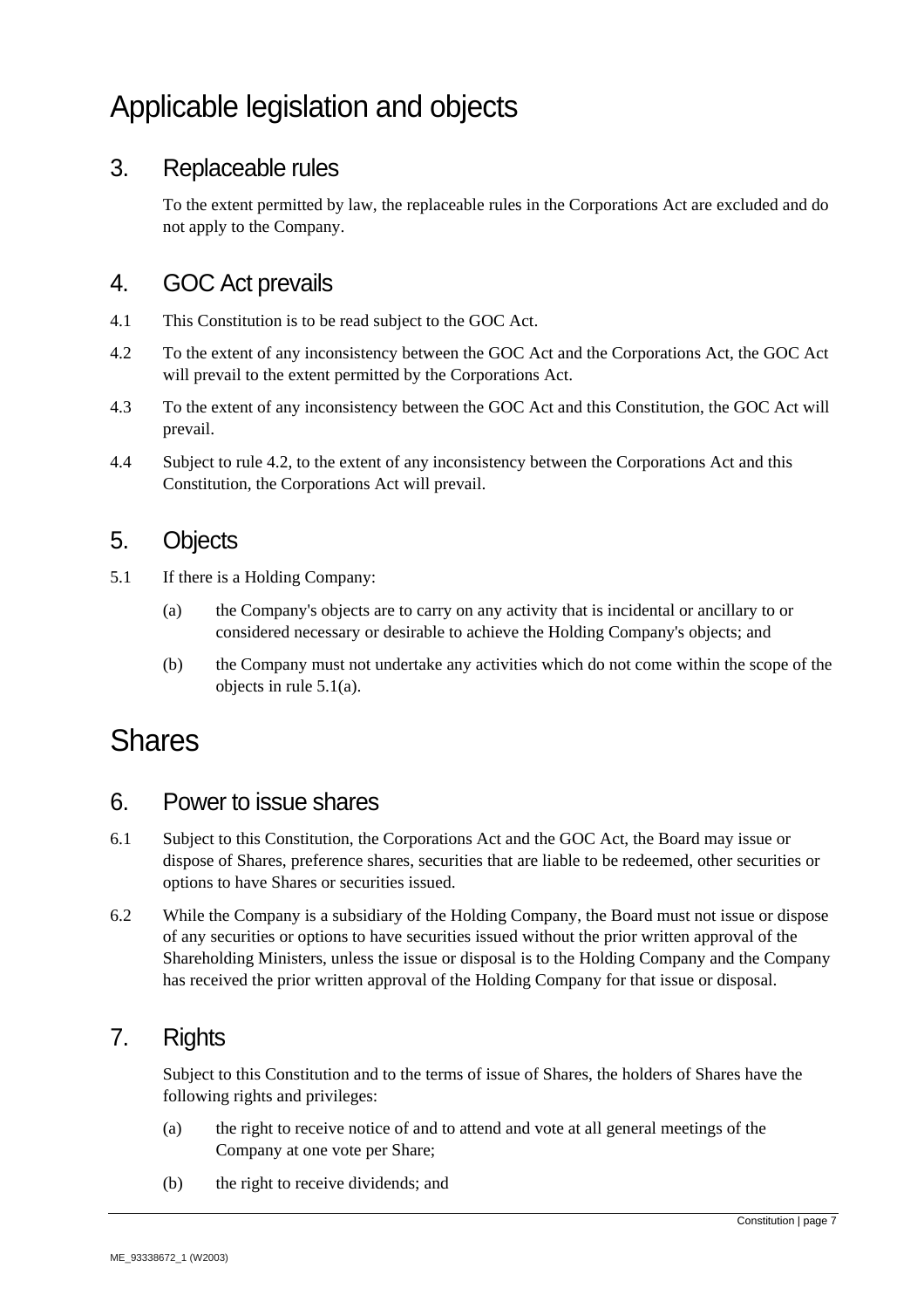(c) in a winding up, the right to participate equally in the distribution of the assets of the Company (both capital and surplus), subject only to any amounts unpaid on the Shares.

#### 8. Right to refuse registration

- 8.1 In accordance with the GOC Act, the Premier may execute a transfer of Shares in the Company on behalf of either or both the transferor and transferee.
- 8.2 Despite any contrary rules in this Constitution, the Board:
	- (a) must register a transfer of Shares which is permitted by the GOC Act; and
	- (b) must not register a transfer of Shares unless the provisions of the GOC Act concerning the transfer of shares are fully complied with.

The Board may otherwise in their absolute discretion and without assigning any reason register or decline to register any transfer of Shares or other securities.

#### 9. Certificates

- 9.1 When a person becomes a Member of the Company, the Company must issue a certificate of title for the Shares held by that Member that complies with the Corporations Act and deliver that certificate to the relevant Member in accordance with the Corporations Act.
- 9.2 If a certificate of title to Shares is:
	- (a) lost or destroyed and the Member owning those Shares applies in accordance with the Corporations Act, the Company must issue a new certificate in its place; or
	- (b) defaced or worn out and is produced to the Company, the Company may issue a new certificate in its place.

#### 10. Dividends

- 10.1 The Board may, subject to compliance with the requirements of the Corporations Act, the GOC Act and any other applicable law, determine or declare that a dividend or interim dividend is payable and fix:
	- (a) the amount; and
	- (b) the time of payment; and
	- (c) the method of payment.

The methods of payment may include the payment of cash.

- 10.2 The Company must not pay interest on a dividend.
- 10.3 Subject to the Corporations Act and the GOC Act, the Company incurs a debt for payment of dividends or interim dividend only when the time fixed for payment arises.

#### 11 Transfer

11.1 Subject to rules 8.2and 11.3, and the GOC Act, a Member may transfer a Share by a document the form of which is permitted by law and which is signed by or on behalf of both the transferor and the transferee.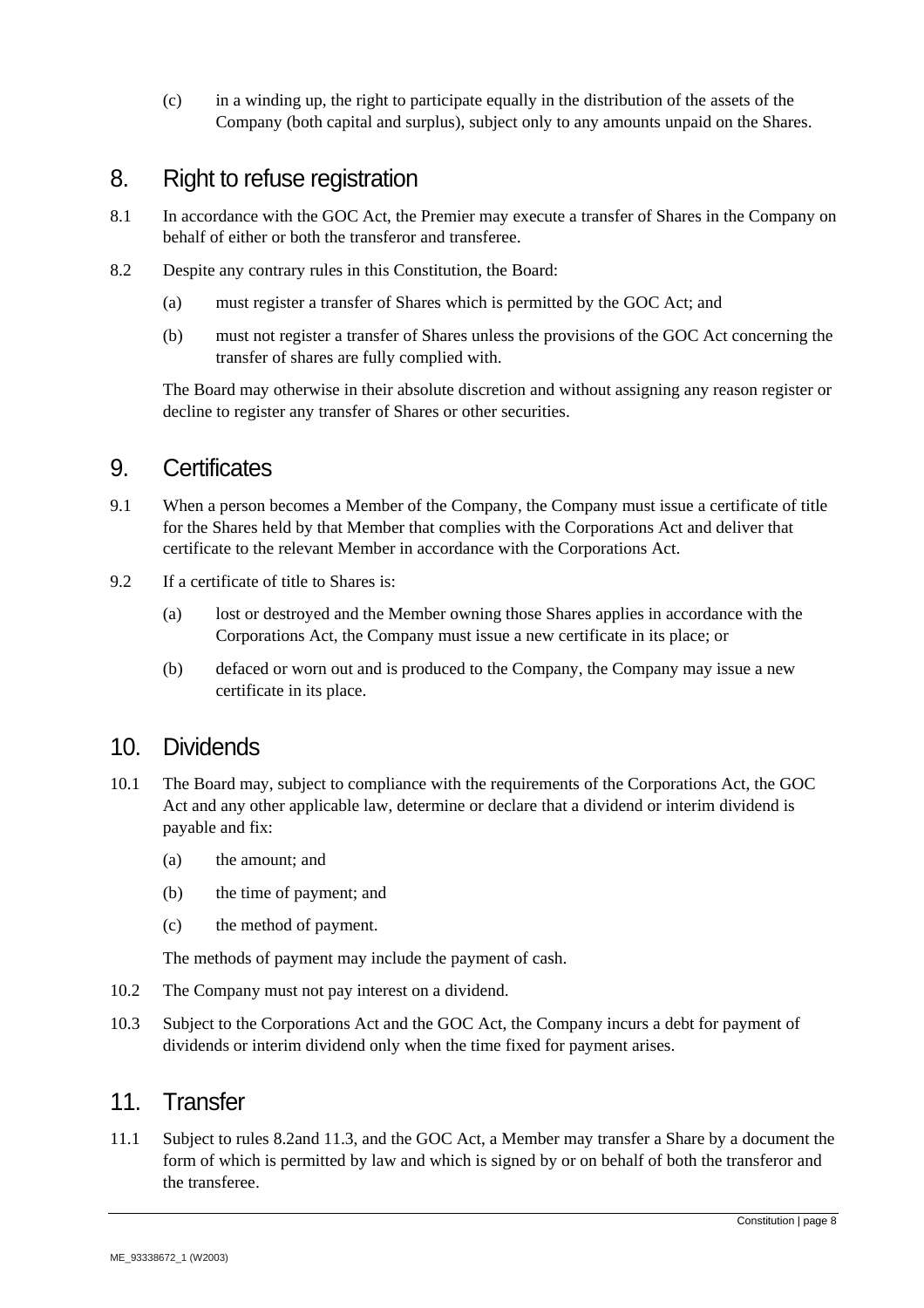- 11.2 Shares may be transferred by:
	- (a) a written transfer instrument in any usual or common form;
	- (b) while the Company is a subsidiary of the Holding Company, a written transfer instrument executed by the Premier for the purposes of giving effect to the GOC Act; or
	- (c) any other form approved by the Board.
- 11.3 A transferor of Shares remains the holder of the Shares transferred until the transfer is registered and the name of the transferee is entered in the Register in respect of the Shares.
- 11.4 A transfer of Shares does not pass the right to any unpaid dividends or dividends declared on the Shares until the transfer is recorded in the Register.

#### 12. Alteration of share capital

- 12.1 The Company may reduce its share capital by any means permitted under the Corporations Act.
- 12.2 If permitted by the Corporations Act, where the Company reduces its share capital, it may do so by way of payment of cash, distribution of specific assets (including shares or other securities in another corporation), or in any other manner permitted by law. If the reduction is by distribution of specific assets, the Board may:
	- (a) fix the value of any assets distributed;
	- (b) make cash payments to Members on the basis of the value fixed so as to adjust the rights of Members between themselves; and
	- (c) vest an asset in trustees.

# Meetings of Members

#### 13. Calling meetings of Members

- 13.1 A meeting of Members:
	- (a) may be convened at any time by the Board; and
	- (b) must be convened by the Board when required by the Corporations Act or an order made under the Corporations Act.
- 13.2 Subject to rule 13.3, at least 21 days' written notice of a meeting of Members must be given individually to:
	- (a) each Member (whether or not the Member is entitled to vote at the meeting);
	- (b) each Director; and
	- (c) to the Auditor.

The notice of meeting must comply with all the requirements of the Corporations Act.

- 13.3 Subject to the Corporations Act:
	- (a) if the Company has elected to convene a meeting of Members as the annual general meeting, if all the Members entitled to attend and vote agree; or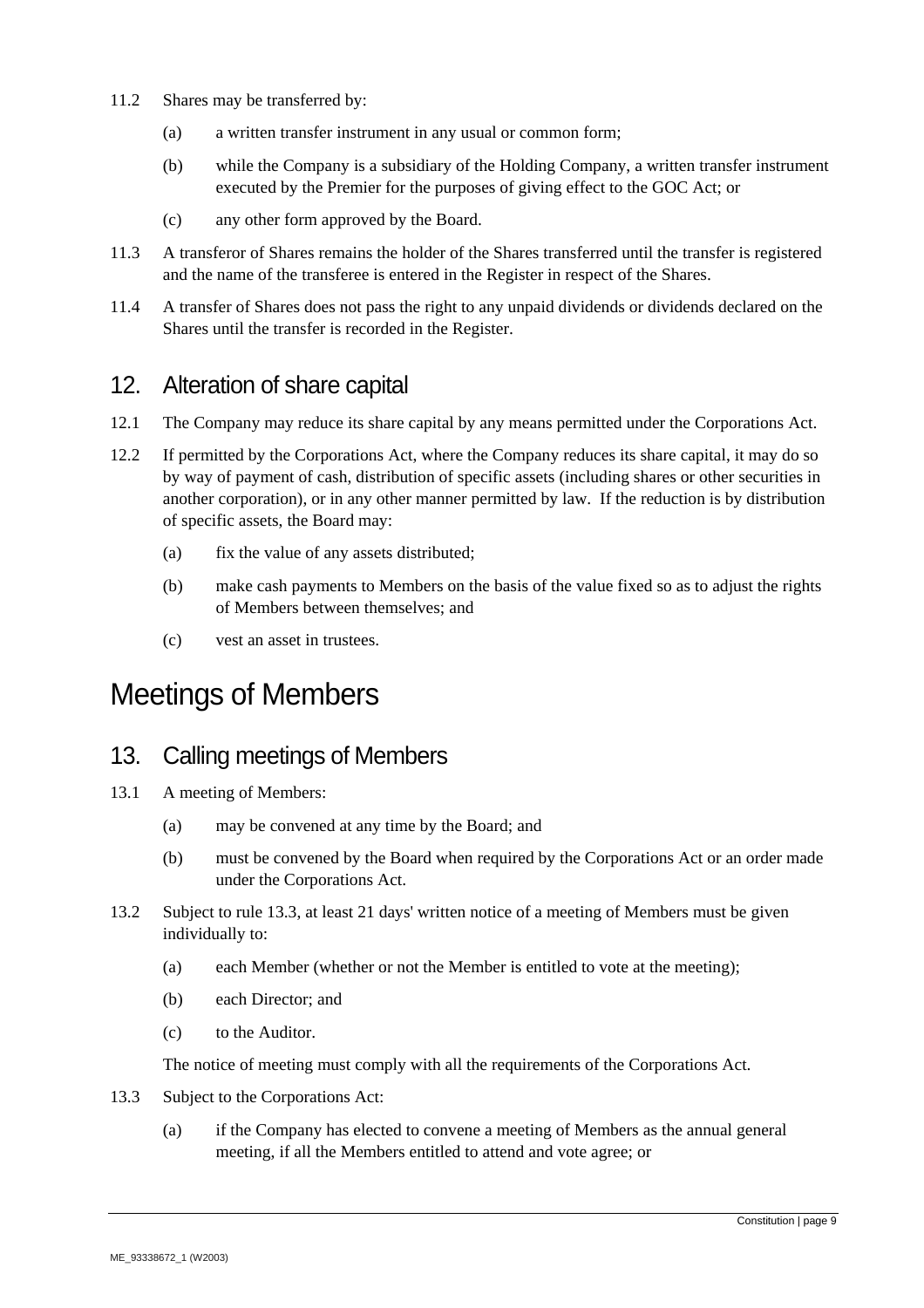(b) otherwise, if Members who together have power to cast at least 95% of the votes that may be cast at the meeting agree,

a resolution may be proposed and passed at a meeting of which less than 21 days' notice has been given.

#### 14. Quorum

- 14.1 No business may be transacted at a general meeting unless a quorum of Members is present when the meeting proceeds to business.
- 14.2 A quorum of Members is two Members unless there is only one Member, when a quorum is that Member.
- 14.3 If a quorum is not present within 30 minutes after the time appointed for a general meeting:
	- (a) if the general meeting was called on the requisition of Members, it is automatically dissolved; or
	- (b) in any other case:
		- (i) it will stand adjourned to the same time and place seven days after the general meeting, or to another day, time and place determined by the Board; and
		- (ii) if at the adjourned general meeting a quorum is not present within 30 minutes after the time appointed for the general meeting, it is automatically dissolved.
- 14.4 The chairperson of Board meetings will be the chairperson at every general meeting of Members.

#### 15. Resolutions of Members

- 15.1 The Company may pass a resolution without a general meeting being called or held if the resolution set out in a document is signed and dated by the Members containing a statement that they are in favour of the resolution set out in the document.
- 15.2 The Company may treat a document on which a facsimile or electronic signature appears or which is otherwise acknowledged by a Member in a manner satisfactory to the Board as being signed by that Member.
- 15.3 For the purposes of rule 15.1, separate copies of a document may be used for signing by the Members if the wording of the resolution and statement is identical in each copy.

# Appointment, removal and remuneration of Directors

#### 16. Number of Directors

- 16.1 Subject to the Corporations Act, the Company may by resolution passed at a general meeting increase the number of Directors.
- 16.2 Until the Company resolves otherwise there will be:
	- (a) a minimum of one Director; and
	- (b) a maximum of ten Directors.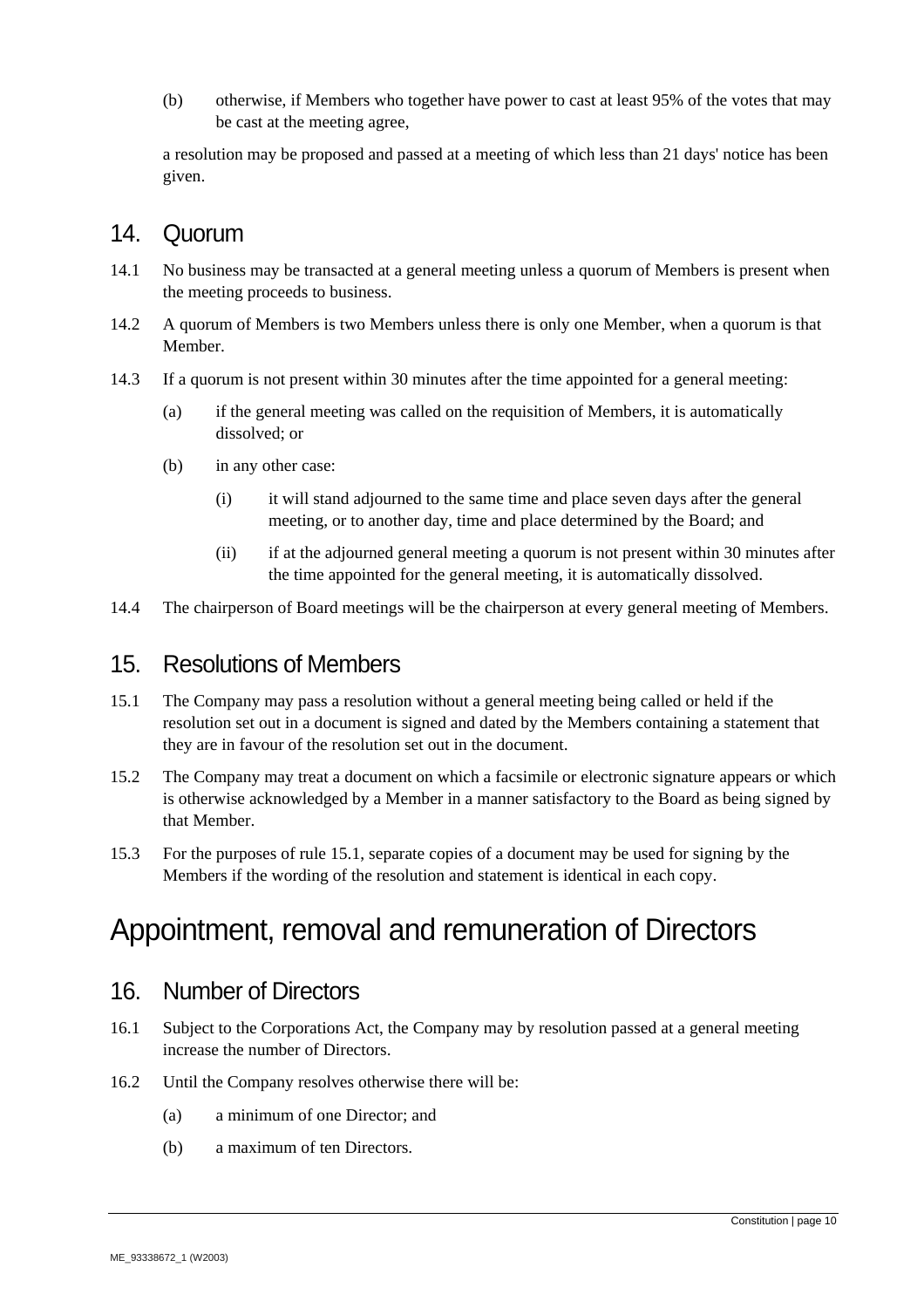16.3 While the Company is a subsidiary of the Holding Company, a person may only be appointed as a Director if they are a director of the Holding Company, or if prior approval has been given in writing by the Shareholding Ministers.

#### 17. Appointment of Directors

Subject to rule 16.3 the Company may by resolution passed at a general meeting:

- (a) appoint any person as a Director to fill a vacancy or as an addition to the existing Directors;
- (b) remove any Director; and
- (c) appoint another person in the Director's place.

#### 18. Period of office

A Director will continue to hold office until he or she dies or until his or her office is vacated under rule 19.

#### 19. Vacation of office

The office of a Director immediately becomes vacant if the Director's appointment expires, or the Director:

- (a) being a director of the Holding Company, ceases to be a director of the Holding Company;
- (b) is prohibited by the Corporations Act or order made under the Corporations Act from holding office or continuing as a Director;
- (c) cannot manage the Company because of his or her mental incapacity and is a person whose estate or property has had a personal representative or trustee appointed to administer it;
- (d) resigns by notice in writing to the Company; or
- (e) is removed from office under rule 17(b).

#### 20. Remuneration of Directors

The Directors will not be entitled to such remuneration for their service as a Director of the Company except as approved by the Shareholding Ministers or (if the Company has ceased to be a subsidiary of the Holding Company) the Company in general meeting.

#### 21. Other payments to Directors

- 21.1 Subject to the prior approval of the Shareholding Ministers, a Director who is called upon by the Board to perform extra services or to make special exertions for the purposes of the Company may be paid a fixed sum by the Company, as set by the Board, with the approval of the Holding Company, for doing so.
- 21.2 The Directors may be paid all reasonable travelling, hotel and other expenses properly incurred by them in attending and returning from meetings of the Board or any committee of the Board or general meetings of the Company or otherwise in connection with business of the Company.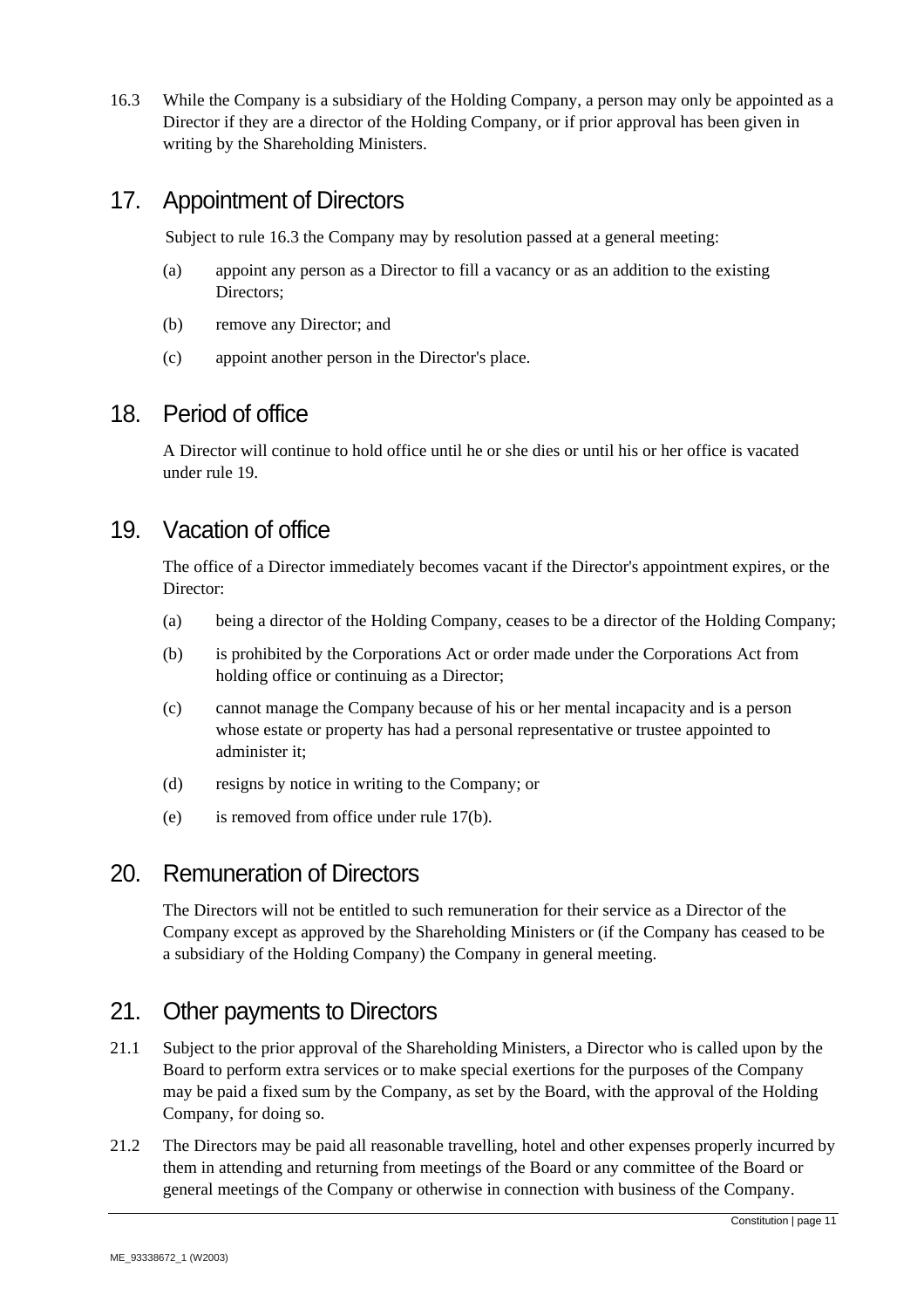# Powers of the Board

#### 22. The Board to manage Company

- 22.1 Subject to this Constitution, the Corporations Act and the GOC Act, the business of the Company is managed by the Board who may exercise all powers of the Company that this Constitution or the Corporations Act do not require to be exercised by the Company in general meeting.
- 22.2 Rule 22.1 is subject to:
	- (a) any prior undertaking the Holding Company has given to the Shareholding Ministers in its Statement of Corporate Intent and the Holding Company's Corporate Plan;
	- (b) while the Company is a subsidiary of the Holding Company, any limitations notified from time to time by the Holding Company to the Company in writing; and
	- (c) Rule 22.4.
- 22.3 So long as the Company is wholly owned by the Holding Company, each Director is authorised to act in the best interests of the Holding Company.
- 22.4 So long as the Company is wholly owned by the Holding Company:
	- (a) the State of Queensland does not underwrite any liability of the Company except under a guarantee approved by the Shareholding Ministers; and
	- (b) no liability of the Company passes to the Holding Company or the State of Queensland without the prior written approval of the Shareholding Ministers.

#### 23. Delegation

- 23.1 The Board may delegate any of their Directors' powers as permitted by the Corporations Act and the GOC Act, including delegation to a committee or committees of Directors, on the terms and subject to any restrictions that the Board may decide.
- 23.2 Subject to the terms on which a power of the Board is delegated to a committee, the meetings and proceedings of that committee are (to the greatest extent practical) governed by the rules of this Constitution which regulate the meetings and proceedings of the Board.
- 23.3 The Board may revoke any delegation of their powers at any time.

# Duties and interests of Directors

#### 24. Responsibilities under the Corporations Act and the GOC Act

The roles, responsibilities and duties of the Board include those required of them under the Corporations Act and the GOC Act.

#### 25. Director can hold other offices

A Director may:

(a) hold any office or place of profit or employment other than that of Auditor or a Public Service Officer; or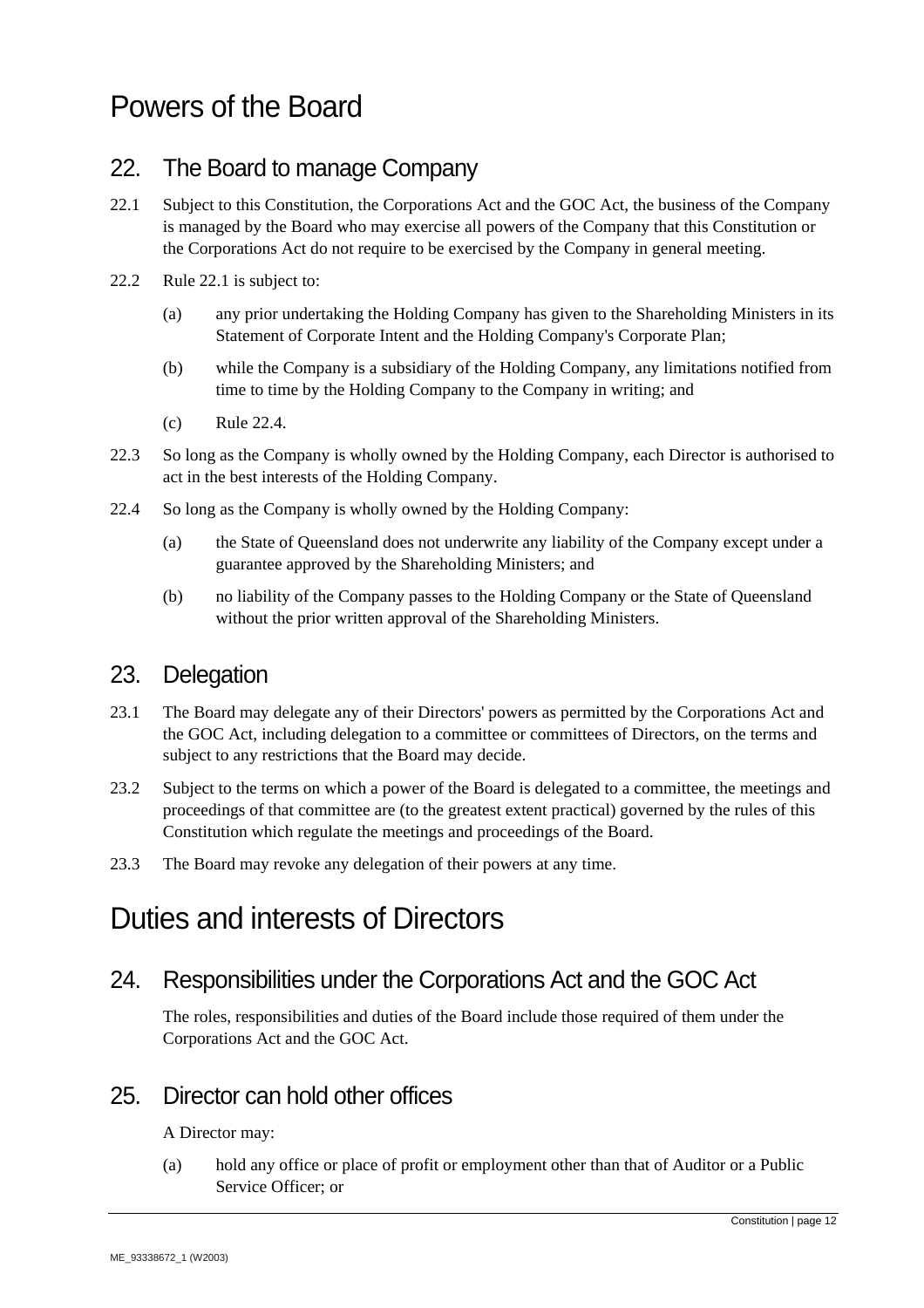(b) be a member of any corporation (other than the Company) or partnership.

#### 26. Disclosure of interests

Subject to the Corporations Act, a Director who has a material personal interest in a matter that relates to the affairs of the Company must give the Board notice of that interest. A Director may give standing notice of an interest in accordance with the Corporations Act.

#### 27. Director interested in a matter

- 27.1 A Director must not be present, and is not entitled to vote, at a meeting of the Board that considers a matter in which that Director has a material direct personal interest or Indirect Interest.
- 27.2 Even if the interest has been disclosed by the Director, the Company may proceed with any transaction that relates to the Director's interest.
- 27.3 A Director may retain benefits under the transaction even though the Director has the interest. If the interest is required to be disclosed under rule 26, this rule applies only if the interest has been disclosed before the transaction is entered into.
- 27.4 The Company cannot avoid the transaction merely because of the existence of the interest.

#### 28. Register of Interests

- 28.1 In addition to recording every declaration of interest in the minutes of the meeting at which it is made, the Company must maintain a register of interests disclosed under rule 26.
- 28.2 The Shareholding Ministers may request the Company to provide them with a copy of the register maintained under rule 28.1 and the Company must provide the register as requested by the Shareholding Ministers.

#### 29. Agreements with third parties

The Company cannot avoid an agreement with a third party merely because a Director:

- (a) fails to make a disclosure of an interest; and
- (b) is present at, or counted in the quorum for, a meeting of Directors that considers or votes on that agreement.

#### 30. Obligation of secrecy

- 30.1 Every Director and Secretary must keep the transactions and affairs of the Company and the state of its financial reports confidential unless required to disclose them:
	- (a) in the course of duties as an officer of the Company;
	- (b) by the Board or the Company in general meeting; or
	- (c) by law.
- 30.2 The Company may require a Director, Secretary, trustee, committee member or other person engaged by it to sign a confidentiality undertaking consistent with this rule. A Director or Secretary must do so if required by the Company.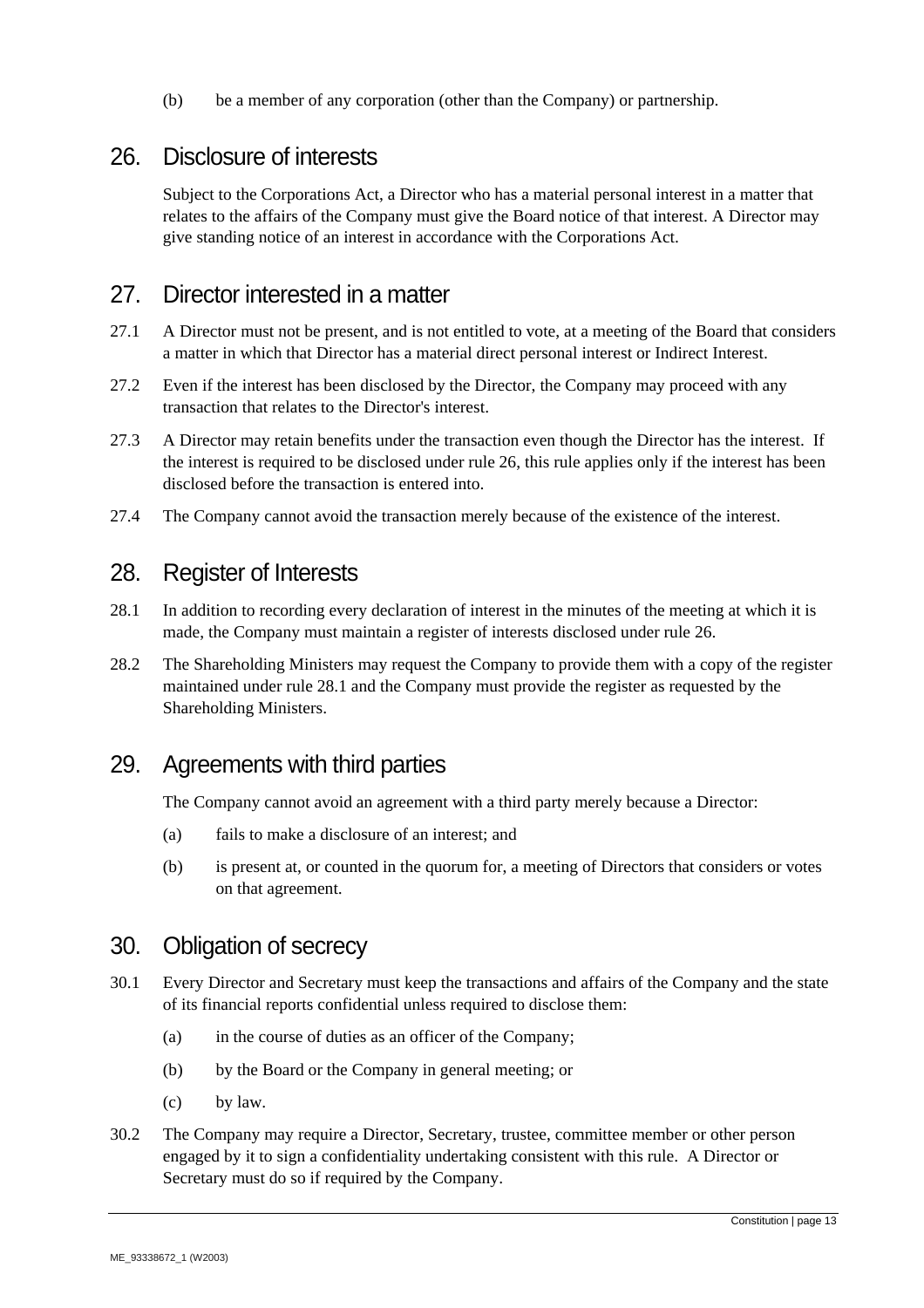# Proceedings of the Board

#### 31. Board meetings

- 31.1 A Director may at any time, and the Secretary must on the request of a Director, call a Board meeting on reasonable notice.
- 31.2 Subject to the Corporations Act, a Board meeting may be held by the Directors communicating with each other by any technological means by which they are able simultaneously to hear each other and to participate in discussion. A Director who participates in a meeting held in accordance with this rule 31.2 is taken to be present and entitled to vote at the meeting.
- 31.3 Rule 31.2 applies to meetings of Directors' committees as if all committee members were Directors.
- 31.4 The Board may meet together, adjourn and regulate their meetings as they think fit.
- 31.5 At a meeting of the Board, a quorum is half the number of Directors or, if that number is not a whole number, the next highest whole number.
- 31.6 Notice of a meeting of the Board may be given in writing, or the meeting may be otherwise called using any technology consented to by all the Directors.

#### 32. Decision on questions

- 32.1 Subject to this Constitution, questions arising at a meeting of the Board are to be decided by a majority of votes of the Directors present and voting and, subject to rule 27.1, each Director has one vote.
- 32.2 The chairperson of a meeting has a casting vote in addition to his or her deliberative vote if there is an equality of votes.

#### 33. Chairperson

- 33.1 The Board may elect a Director as chairperson of Board meetings and may determine the period for which the chairperson will hold office.
- 33.2 If no chairperson is elected or if the chairperson elected in accordance with rule 33.1 is not present at any Board meeting within 10 minutes after the time appointed for the meeting to begin, the Directors present must elect a Director to be chairperson of that meeting.

#### 34. Written resolutions

- 34.1 The Board may pass a resolution without a Board meeting being held if a majority of the Directors entitled to vote on the resolution sign a document containing a statement that they are in favour of the resolution set out in the document. The resolution is passed when more than half of the Directors entitled to vote on the resolution have signed.
- 34.2 For the purposes of rule 34.1, separate copies of a document may be used for signing by Directors if the wording of the resolution and statement is identical in each copy.
- 34.3 Any document referred to in this rule may be in the form of a facsimile transmission or other electronic copying and transmission of a signed document.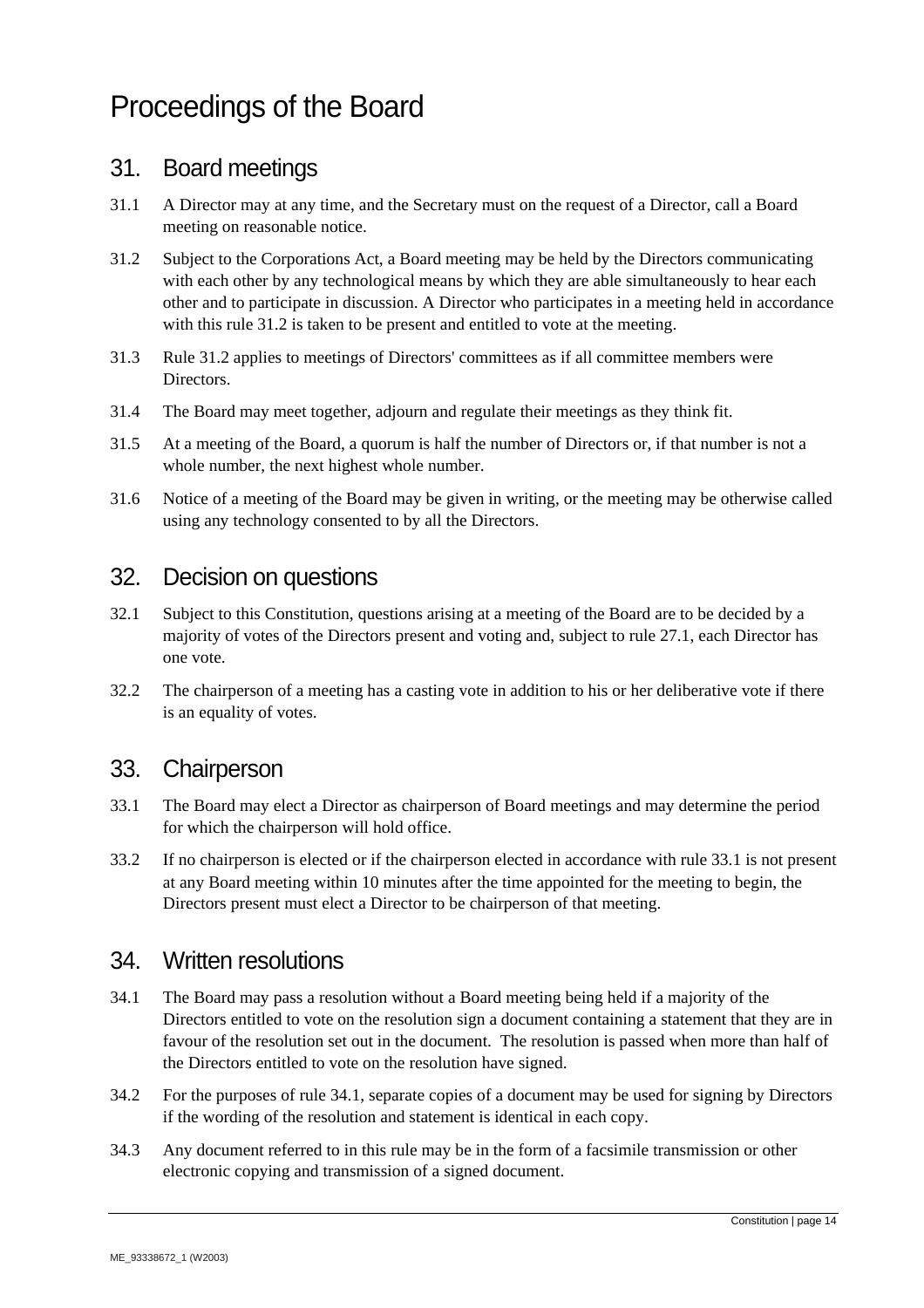# Chief executive officer

#### 35. Appointment

The chief executive officer, if any, must be appointed by the Board with the prior written approval of the Shareholding Ministers.

#### 36. Terms and conditions

The terms and conditions of employment (including remuneration) of the chief executive officer of the Company shall be determined by the Board.

# **Secretary**

#### 37. Appointment

- 37.1 While the Company is a subsidiary of the Holding Company, the Secretary of the Company (if any) must be the Secretary of the Holding Company, appointed in accordance with the GOC Act.
- 37.2 If the Company ceases to be a subsidiary of the Holding Company then the Board may appoint one or more persons as a Secretary.

#### 38. Removal

- 38.1 A person automatically ceases to be a Secretary if the person is:
	- (a) not permitted by the Corporations Act (or by an order made under the Corporations Act) to be a secretary of a company;
	- (b) disqualified from managing corporations under Part 2D.6 of the Corporations Act and is not given leave or permission to manage the Company under section 206F or section 206G of the Corporations Act;
	- (c) of unsound mind or physically or mentally incapable of performing the functions of that office;
	- (d) resigns by notice in writing to the Company; or
	- (e) removed from office under rule 38.2.
- 38.2 The Board may remove a person appointed as Secretary at any time if:
	- (a) while the Company is a subsidiary of the Holding Company, the Secretary ceases to be the Secretary of the Holding Company; or
	- (b) if the Company ceases to be a subsidiary of the Holding Company, a majority of Directors entitled to vote on the matter pass a resolution to that effect.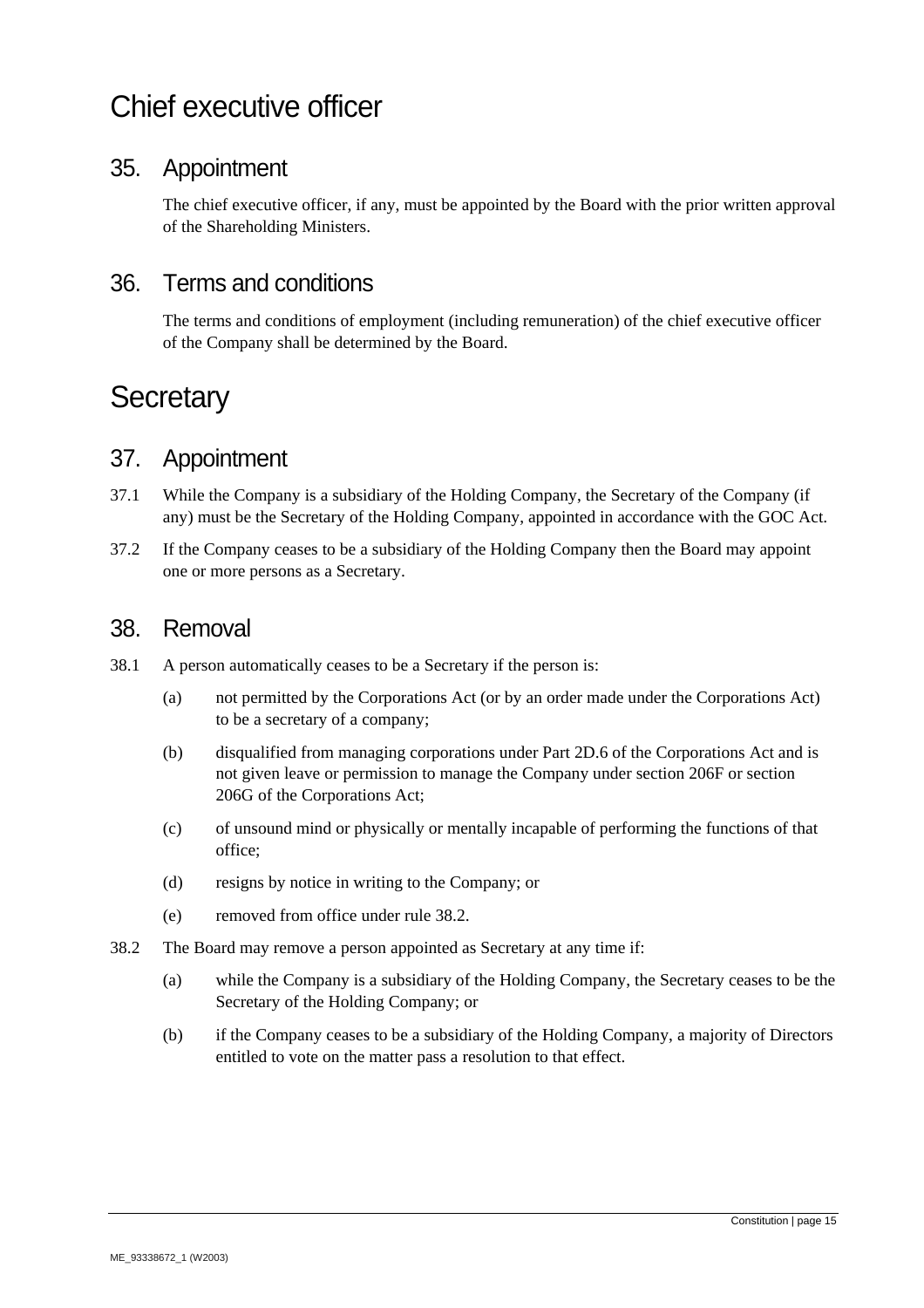# **Minutes**

#### 39. Minutes must be kept

The Board must cause minutes of:

- (a) proceedings and resolutions of meetings of the Company's Members;
- (b) the names of Directors present at each Board meeting or committee meeting;
- (c) proceedings and resolutions of Board meetings;
- (d) resolutions passed by Directors without a meeting; and
- (e) any notice provided by a Director in accordance with Rule 26.

to be kept in accordance with the requirements of the Corporations Act.

#### 40. Minutes as evidence

A minute recorded and signed in accordance with the Corporations Act is evidence of the proceeding, resolution or declaration to which it relates unless the contrary is proved.

#### 41. Inspection of minute books

The Company must allow Members to inspect, and provide copies of, the minute books for the meetings of Members in accordance with the Corporations Act.

# **Notices**

#### 42. Service of notices

- 42.1 Notice may be given by the Company or a Member to any person who is entitled to notice under this Constitution by:
	- (a) serving it on the person;
	- (b) sending it by post, fax transmission or electronic notification to the person at the person's address shown in the Register or the address supplied by the person to the Company for sending notices to the person; or
	- (c) if it is a notice of meeting, giving it in accordance with section 249J(3) of the Corporations Act.
- 42.2 A notice sent by post is taken to be received:
	- (a) if sent within Australia, one Business Day after posting; and
	- (b) if sent outside Australia, 3 Business Days after posting.
- 42.3 Subject to the Corporations Act, a notice sent by fax transmission or electronic notification is taken to be served:
	- (a) by properly addressing the fax transmission or electronic notification and transmitting it; and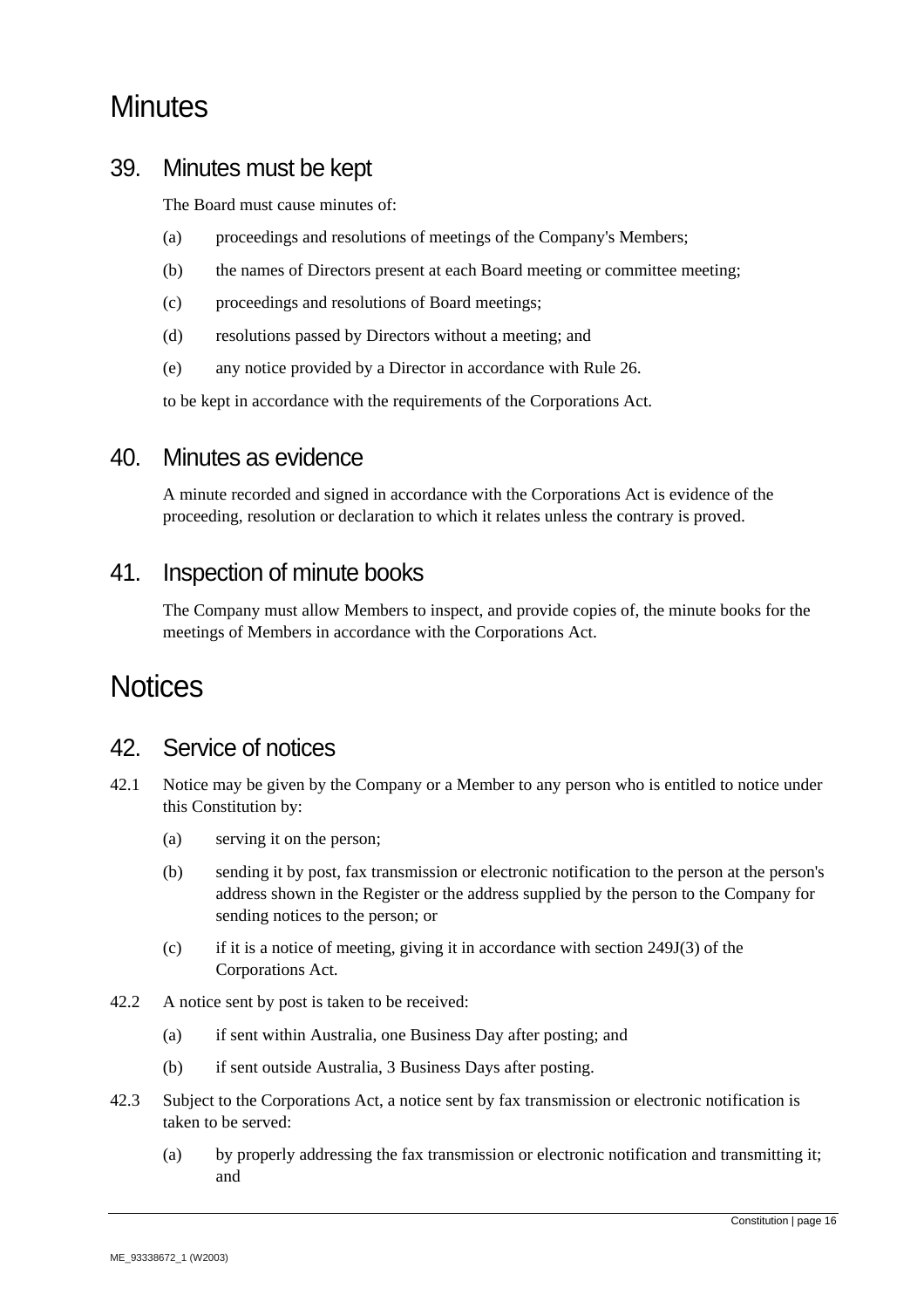(b) if it arrives during business hours on a particular day, on that day or, if it arrives after business hours on a particular day, on the next day.

# Financial reports and audit

#### 43. Financial records

The Board must cause the Company to keep written financial records that:

- (a) correctly record and explain its transactions and financial position and performance (including transactions undertaken as a trustee); and
- (b) would enable true and fair financial statements to be prepared and audited,

and must allow a Director and the Auditor to inspect those records at all reasonable times.

#### 44. Reports

- 44.1 The Board must cause the Company to provide the Holding Company with all necessary information for the Holding Company to make a quarterly report to the Shareholding Ministers on the operations of the Company in accordance with the GOC Act.
- 44.2 The Board must provide information (including information on the operations, financial performance and financial position) of the Company and its subsidiaries in accordance with the GOC Act.

#### 45. Audit obligation

If required by the GOC Act or the Corporations Act, the Board must cause the Company's financial report for each Financial Year to be audited and obtain an auditor's report.

#### 46. Auditor

The Queensland Auditor General will be the Auditor to the extent required under the Auditor-General Act. The remuneration of the Auditor will be in accordance with the Auditor-General Act*.*

# Amendment of Constitution

#### 47. Amendment of Constitution

Subject to the Shareholding Ministers giving their prior approval in writing, the Constitution may be amended in any way permitted by the Corporations Act.